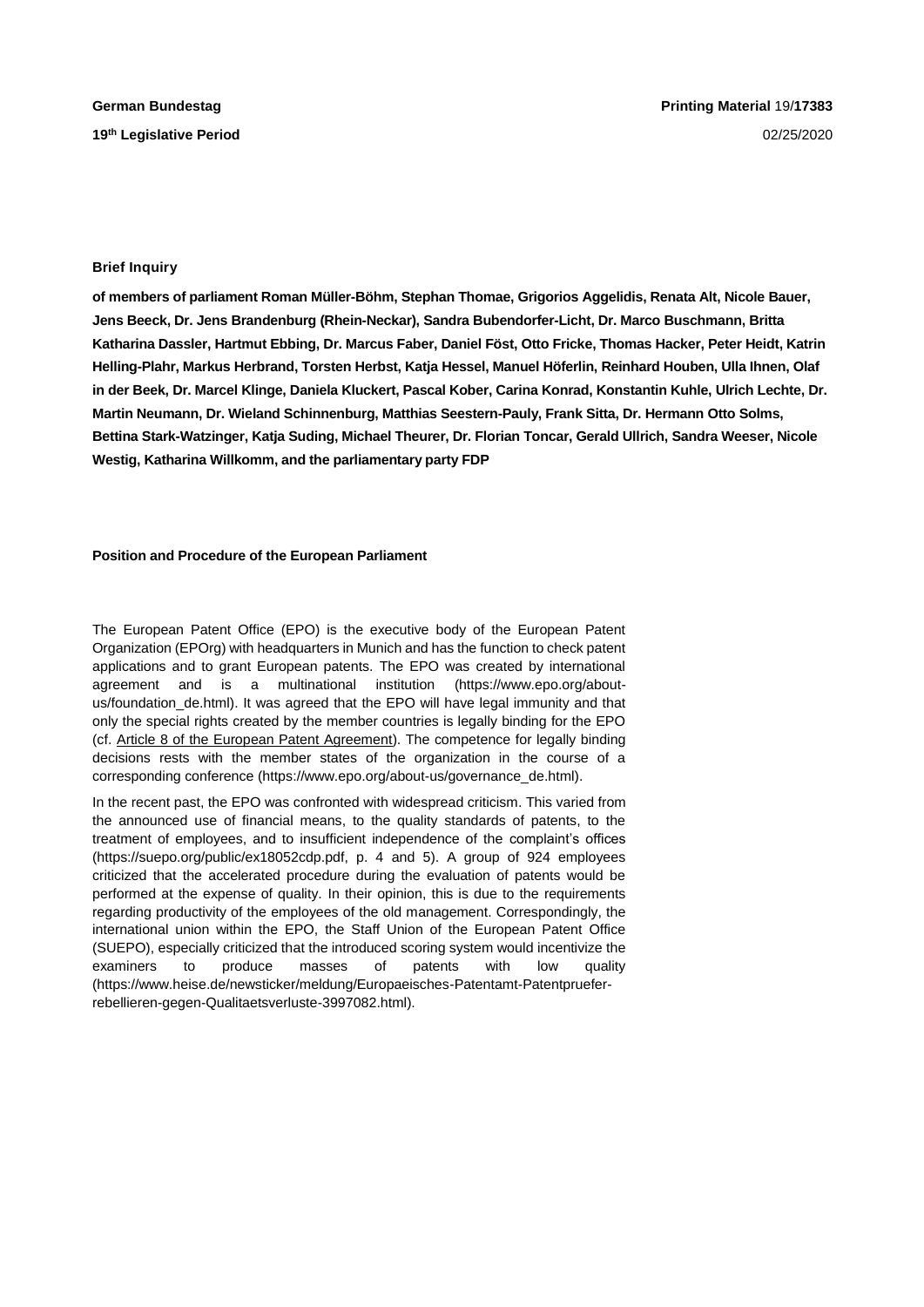Besides that, the Federal Audit Office last year criticized the decision by the EPO that the assets of the office are supposed to be used in a financially speculative way (https://www.wiwo.de/politik/europa/rechnungshof-scharfe-kritik-an-finanzgebaren-

des-europaeischen-patentamts/22722052.html). In the view of the Federal Audit Office, this is not necessary and may entail higher risks. Additionally, it is objected that through the investment transactions of the EPO, a "shadow budget" is managed in an international agency with public funds that is not covered by the international constitutive act of the member countries and violates democratic principles (Petra Sorge, Die unheimliche Wette, WirtschaftsWoche vom 22. Juni 2018, S. 35). This continues in a general criticism regarding the state of labor and the legal controls of the EPO (http://www.deutschlandfunk.de/europaeisches-patentamt-deutschesarbeitsrecht-gilt-hier.724.de.html/?dram:article\_id=347579).

Moreover, employee policy was criticized for some time. Employees of the EPO mostly appeared anonymously towards the press, according to their own statements due to fear of sanctions (Petra Sorge, Die unheimliche Wette, WirtschaftsWoche vom 22. Juni 2018, S. 36). Besides that, the right to strike for employees were limited by internal regulations and sick employees were ordered to stay home. Furthermore, measures against critical employees were introduced, such as key logger. There is also talk about an EPO internal investigation unit for employee matters (Petra Sorge, Wo kein Richter ..., Cicero vom 3. Mai 2018). The former judge at the Federal Constitutional Court, Dr. Siegfried Broß, says that there are substantial deficits concerning the employment status of the employees. There are employee representatives, but they do not have any constitutive participation rights. Instead, they could only issue recommendations to which the president is not bound (https://www.deutschlandfunk.de/europaeischespatentamt-deutsches-arbeitsrecht-gilt-hier.724.de.html?dram:article\_id=347579).

The Federal Republic of Germany, as member country of the EPO, has a joint responsibility for the EPOrg. With the changed conditions caused by the change within management as of 1st July 2018 (https://www.heise.de/newsticker/meldung/Europaeisches-Patentamt-Chef-Battistellitritt-ab-Campinos-tritt-an-3857253.html) and in light of the previous events regarding the EPOrg, according to the inquirer, the question arises, whether and to what extent from the perspective of the federal government, the situation at the EPOrg has changed with the new management. We ask the federal government:

- 1. Did the federal government have knowledge about the published accusation in the press of a loss in quality during the patent application examination and the granting of patents as compared to the previous management of the EPO, and how does the federal government assess it?
- 2. Did the federal government have knowledge about the published accusations in the press of the "shadow budget" and the financial risk management as compared to the former management of the EPO, and how does the federal government evaluate it?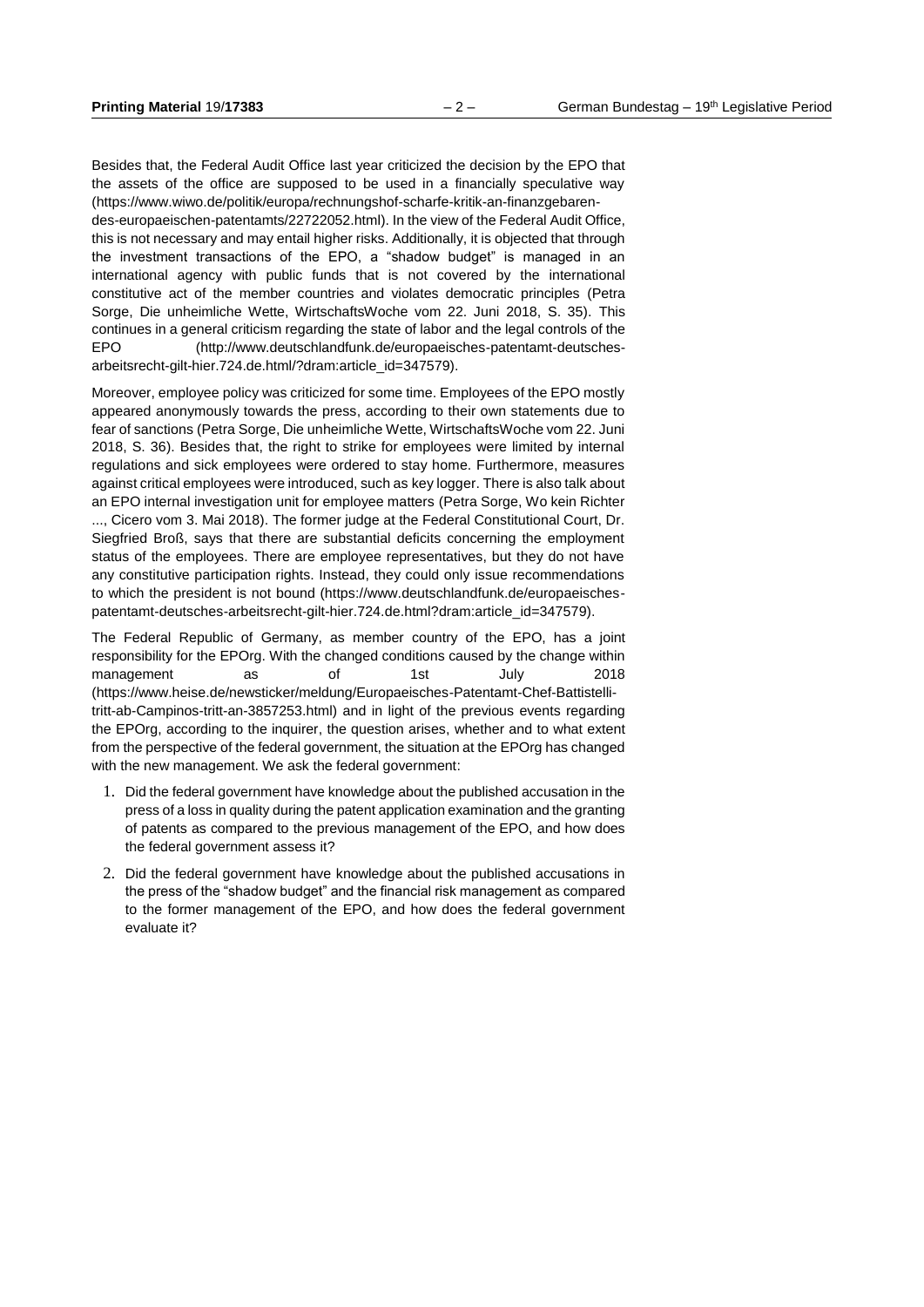- 3. According to the federal government, are there deficits in terms of financial management and the treatment of employees at the EPO?
	- a) If so, what measures would the federal government assume then?
	- b) If no and from the point of view of the federal government, are the existing rules at the EPO regarding financial management and treatment of employees sufficient?
- 4. Did the federal government have knowledge about the published accusation in the press of a violation of rights of employees caused by surveillance and curtailing of labour laws as compared to the former management of the EPO, and how does the federal government assess this?
- 5. According to the federal government, were there any complaints filed with police with respect to the EPO?
- 6. Did the federal government have knowledge about the published accusation in the press of employee surveillance by internal investigation groups of the former EPO management, and how does the federal government assess this?
- 7. Did the federal government have knowledge about the published accusation in the press of a curtailing outsourcing of the complaint's office under the former EPO management (Petra Sorge, Wo kein Richter ..., Cicero vom 3. Mai 2018), and how does the federal government assess this?
- 8. In the view of the federal government, is there a "legal" control that was itself instituted by the EPO, (Petra Sorge, Wo kein Richter ..., Cicero vom 3. Mai 2018) which itself ensures an effective legal protection?
- 9. In the view of the federal government, is the current of the complaint's offices task as an authority, without being bound to restrictions, sufficiently met?
- 10. In the view of the federal government, is there a necessity to change the "legal" control system at the EPO?
	- a) If so, how should it be restructured in the view of the federal government?

b) If no, is it the opinion of the federal government that a legal control at the EPA is sufficient?

- 11. How does the federal government assess the impact of the legal independence of the EPO from national and European law as regards the collaboration of the EPO with the EU member states to solve the criticism towards the EPO?
- 12. Is the federal government in dialogue with the EPO regarding the accusation or several accusations, and if so, how?
	- a) If so, what results have been achieved so far?
	- b) If so, what goals does the federal government pursue with a dialogue?
- 13. In view of the federal government, has the situation as regards the accusation or several accusations improved with the new management?